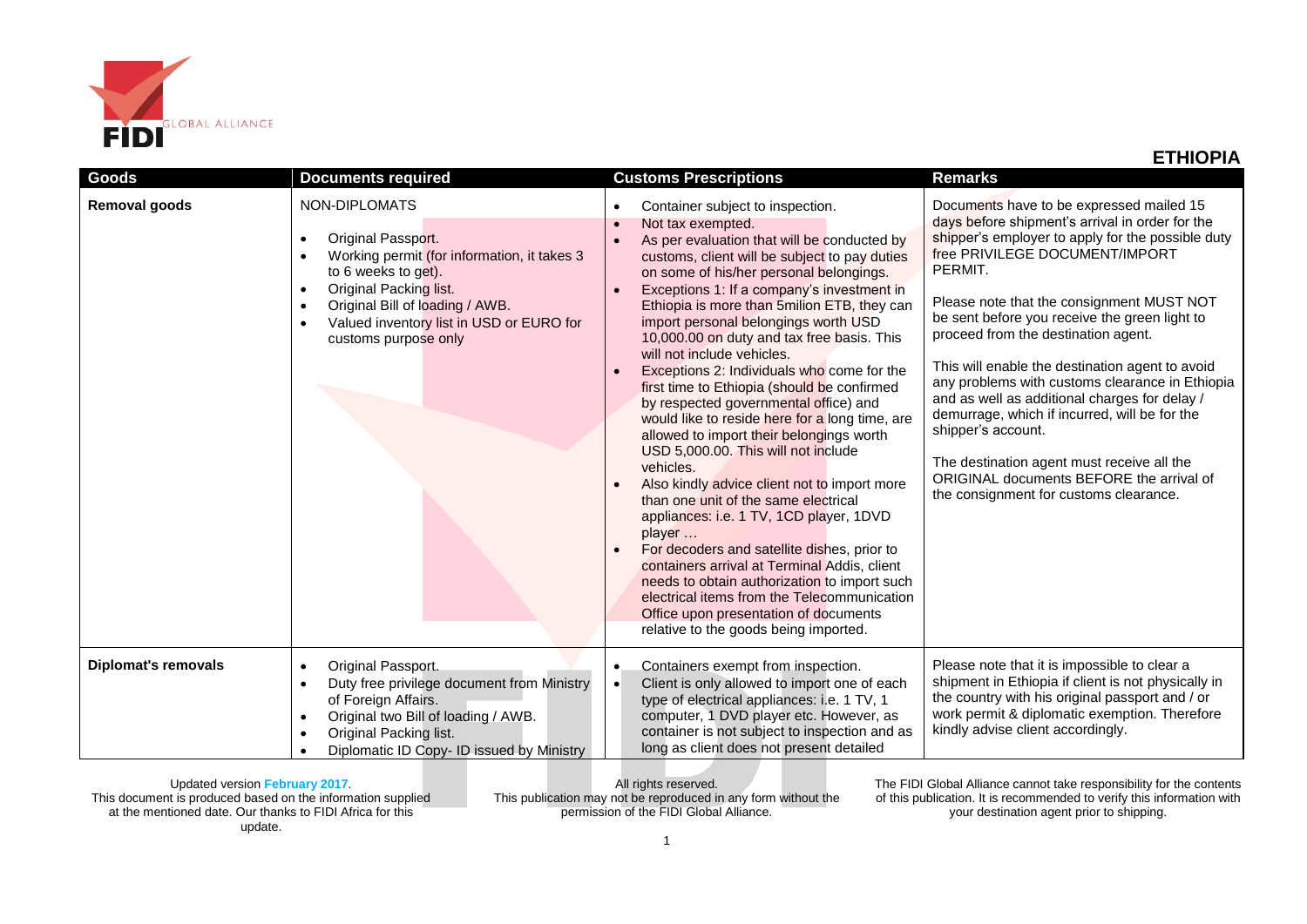

## **ETHIOPIA**

| Goods                       | <b>Documents required</b>                                                                                                                                                                                                                                                                                                                                                                         | <b>Customs Prescriptions</b>                                                                                                                                                                                                                                                                                                                                                                                                                                                                                                                                                                                                                                                                                                                                                                                                                                                                                                                                                                                                    | <b>Remarks</b>                                                                                                                                                                                                                                                                                                                                                                                                                                                                                                                                                                                                                                                                                                                                                                                                                                  |  |
|-----------------------------|---------------------------------------------------------------------------------------------------------------------------------------------------------------------------------------------------------------------------------------------------------------------------------------------------------------------------------------------------------------------------------------------------|---------------------------------------------------------------------------------------------------------------------------------------------------------------------------------------------------------------------------------------------------------------------------------------------------------------------------------------------------------------------------------------------------------------------------------------------------------------------------------------------------------------------------------------------------------------------------------------------------------------------------------------------------------------------------------------------------------------------------------------------------------------------------------------------------------------------------------------------------------------------------------------------------------------------------------------------------------------------------------------------------------------------------------|-------------------------------------------------------------------------------------------------------------------------------------------------------------------------------------------------------------------------------------------------------------------------------------------------------------------------------------------------------------------------------------------------------------------------------------------------------------------------------------------------------------------------------------------------------------------------------------------------------------------------------------------------------------------------------------------------------------------------------------------------------------------------------------------------------------------------------------------------|--|
|                             | of Foreign Affairs.<br>General import duty free privilege<br>$\bullet$<br>document from Ministry of Foreign Affairs.<br>Valued inventory list in USD or EURO for<br>$\bullet$<br>customs purpose only.                                                                                                                                                                                            | inventory with quantity of goods to the<br>Ministry of Foreign Affairs, he can benefit<br>from his status privilege to import more than<br>one item. If however client declares having<br>imported more than 1 item of the same then<br>as per customs duty evaluation grid he/she<br>will be subject to pay taxes. Therefore it is<br>advisable that client presents only a general<br>Inventory list with goods to be imported<br>without stipulating the number but only<br>mentioning the value of each good.                                                                                                                                                                                                                                                                                                                                                                                                                                                                                                               |                                                                                                                                                                                                                                                                                                                                                                                                                                                                                                                                                                                                                                                                                                                                                                                                                                                 |  |
| <b>Returning Ethiopians</b> | Letter from Ethiopian Embassy or<br>$\bullet$<br>Consulate where client has been working<br>(mandatory) authenticated by Ministry of<br>foreign Affairs at arrival before submitting<br>to us.<br>Original Packing list.<br>$\bullet$<br>Original two Bill of loading / AWB.<br>$\bullet$<br>Valued inventory list in USD or EURO for<br>$\bullet$<br>customs purpose only.<br>Client's passport. | Container subject to inspection<br>$\bullet$<br>As per evaluation that will be conducted by<br>$\bullet$<br>customs, client will be subject to pay duty<br>on some of his/her personal belongings.<br>Exceptions 1: If a company's investment in<br>Ethiopia is more than 5 million ETB, they<br>can import personal belongings worth USD<br>10,000.00 on duty and tax free basis. This<br>will not include vehicles.<br>Exceptions 2: Individuals who come for the<br>first time to Ethiopia (should be confirmed<br>by respected governmental office) and<br>would like to reside here for a long time,<br>they are allowed to import their belongings<br>worth USD 5,000.00. This will not include<br>vehicles.<br>Also kindly advice client not to import more<br>than one unit of the same electrical<br>appliances: i.e. 1 TV, 1CD player, 1DVD<br>player etc<br>For decoders and satellite dishes, prior to<br>$\bullet$<br>containers arrival at Terminal Addis, client<br>needs to obtain authorization to import such | <b>Container Deposit:</b><br>As per the current Ethiopian Revenue and<br>Customs (ERCA) regulation the following are the<br>only options to import a shipment with a<br>container from Djibouti to Ethiopia:<br>1. If shipment is shipped with Ethiopian Shipping<br>Line (ESL), a container deposit of ETB 15,500<br>for a 20' container and ETB 31,000 for a 40'<br>container is mandatory. ESL will write a letter to<br>ERCA to release shipment.<br>2. If shipment is shipped with non ESL container:<br>2.1 A Guarantee letter issued by consignee<br>employer to ERCA with a specific container<br>number and bill of lading, or<br>2.2 A cash deposit which is equivalent to the<br>duty and tax of each container will be made to<br>ERCA.<br>Customs will consider CIF value of a 20'<br>Container to be US\$950.00 and US\$ 1,800.00 |  |

Updated version **February 2017**. This document is produced based on the information supplied at the mentioned date. Our thanks to FIDI Africa for this update.

All rights reserved. This publication may not be reproduced in any form without the permission of the FIDI Global Alliance.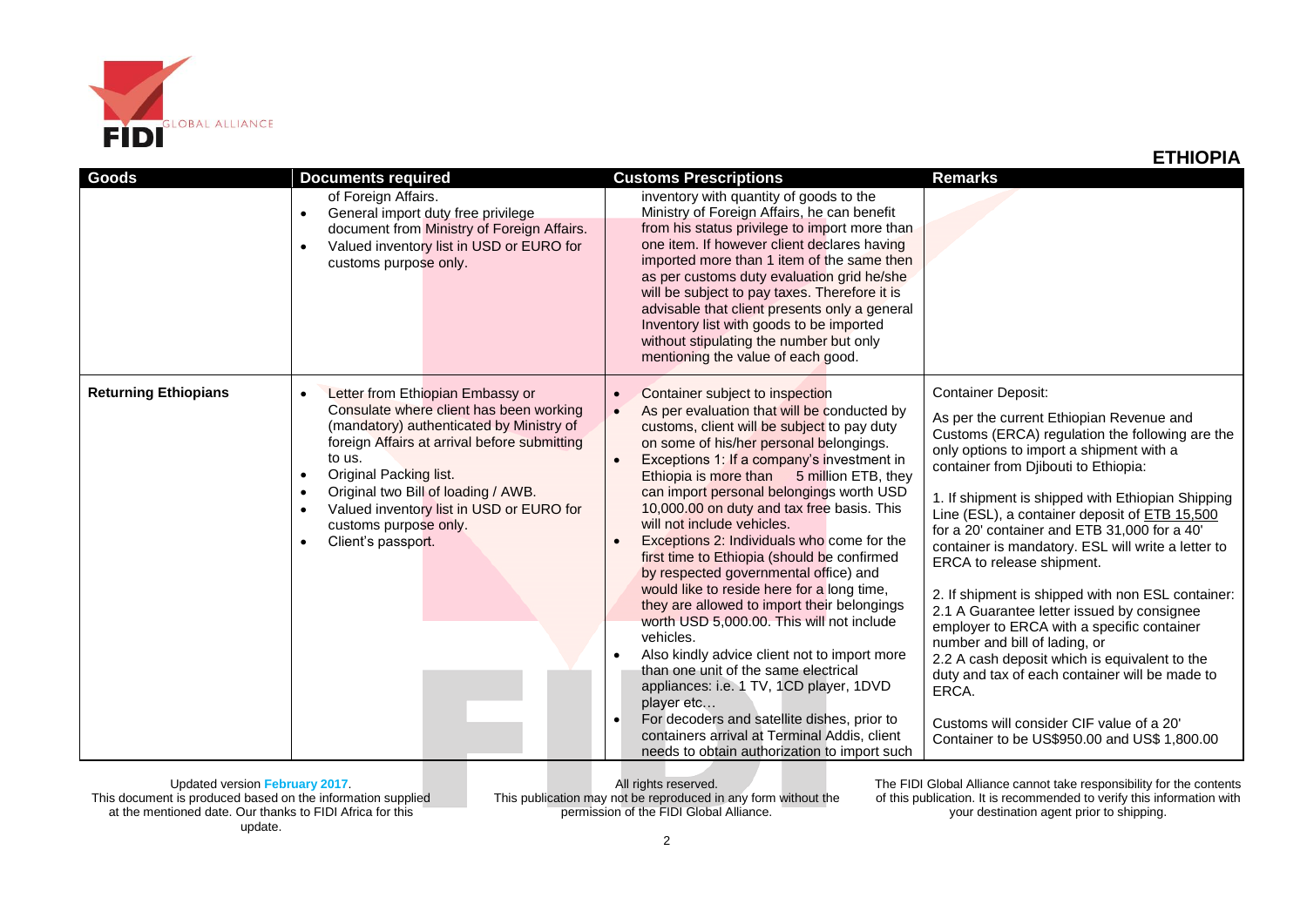

| ETHIOPIA |  |  |
|----------|--|--|
|          |  |  |

| Goods       | <b>Documents required</b>                                                                                                                                                                                                                                              | <b>Customs Prescriptions</b><br>electrical items from the Telecommunication<br>Office upon presentation of documents                                                                                                                                                                                                                                                                                                                                                                                                                         | <b>Remarks</b><br>for a 40' Container.                                                                                                                                                                                                                                                 |
|-------------|------------------------------------------------------------------------------------------------------------------------------------------------------------------------------------------------------------------------------------------------------------------------|----------------------------------------------------------------------------------------------------------------------------------------------------------------------------------------------------------------------------------------------------------------------------------------------------------------------------------------------------------------------------------------------------------------------------------------------------------------------------------------------------------------------------------------------|----------------------------------------------------------------------------------------------------------------------------------------------------------------------------------------------------------------------------------------------------------------------------------------|
|             |                                                                                                                                                                                                                                                                        | relative to the goods being imported.                                                                                                                                                                                                                                                                                                                                                                                                                                                                                                        | Please note non ESL lines might require<br>additional container quarantee.                                                                                                                                                                                                             |
|             |                                                                                                                                                                                                                                                                        |                                                                                                                                                                                                                                                                                                                                                                                                                                                                                                                                              | Please note that some shipping lines (like<br>Messina & PIL) cash deposit to their agent in<br>Addis Ababa will be required in addition to<br>guarantee letter from employer companies.                                                                                                |
|             |                                                                                                                                                                                                                                                                        |                                                                                                                                                                                                                                                                                                                                                                                                                                                                                                                                              | Destination agent will not make such deposits on<br>behalf of the consignee!                                                                                                                                                                                                           |
|             |                                                                                                                                                                                                                                                                        |                                                                                                                                                                                                                                                                                                                                                                                                                                                                                                                                              | <b>IMPORTANT NOTICE</b><br>AWB: "As Agreed" is not allowed.<br>Bill of Lading: Port of Discharge should be<br>Djibouti port. Please mention in the body<br>"Shipment in transit to Ethiopia".<br>Packing List should contain value in<br>USD/EUR and no PBO description is<br>allowed. |
| <b>Pets</b> | Birth Certificate.<br>$\bullet$<br>Health Certificate/Carnet/Booklet.<br>$\bullet$<br>Passport Copy.<br>$\bullet$<br>FOR DIPLOMATIC PETS: Information<br>$\bullet$<br>received from the Ministry of Foreign<br>Affairs, Protocol General Directorate on<br>16/03/2007. | The Embassy in Ethiopia shall formally<br>$\bullet$<br>inform the Ministry of Foreign Affairs that<br>one of its staff members will be coming to<br>Ethiopia with his/her pet. Copy of all<br>documents relative to the identity and sanity<br>of the pet shall be enclosed with the letter.<br>Upon receipt of the letter of the Embassy,<br>$\bullet$<br>the Ministry of Foreign Affairs will inform the<br>Ministry of Agriculture and Rural<br>development which will request the<br>Embassy to provide it with additional<br>documents. |                                                                                                                                                                                                                                                                                        |

Updated version **February 2017**. This document is produced based on the information supplied at the mentioned date. Our thanks to FIDI Africa for this update.

All rights reserved. This publication may not be reproduced in any form without the permission of the FIDI Global Alliance.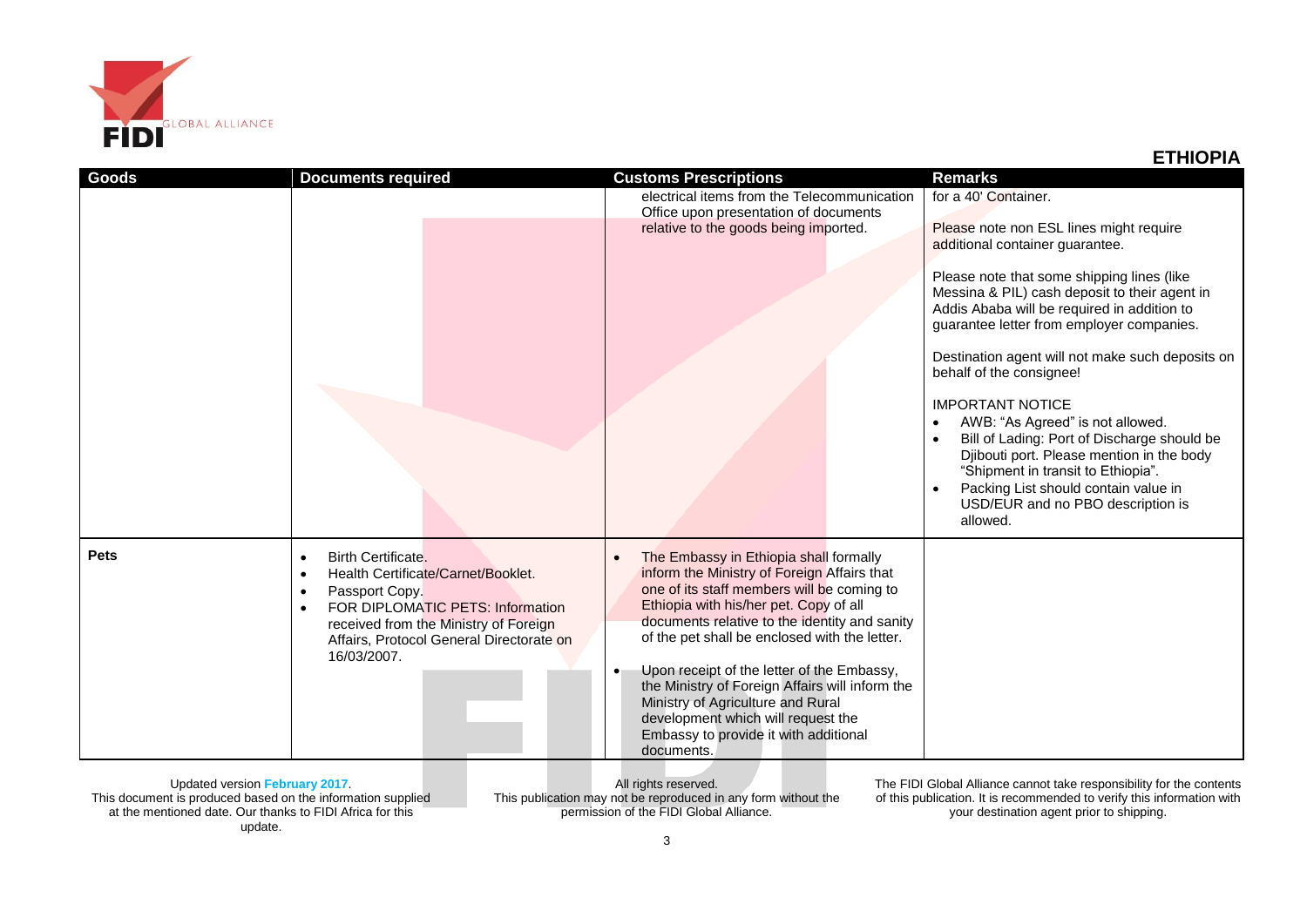

| ETHIOPIA |  |  |
|----------|--|--|
|          |  |  |

| הו וטוווב                                         |                                                                                                                                                                                                                                                                                                                                                                                                                                                                                                                                                                                                                                                |                                                                                                                                                                                                                                                                                                                                                                                                                                               |                |  |  |
|---------------------------------------------------|------------------------------------------------------------------------------------------------------------------------------------------------------------------------------------------------------------------------------------------------------------------------------------------------------------------------------------------------------------------------------------------------------------------------------------------------------------------------------------------------------------------------------------------------------------------------------------------------------------------------------------------------|-----------------------------------------------------------------------------------------------------------------------------------------------------------------------------------------------------------------------------------------------------------------------------------------------------------------------------------------------------------------------------------------------------------------------------------------------|----------------|--|--|
| Goods                                             | <b>Documents required</b>                                                                                                                                                                                                                                                                                                                                                                                                                                                                                                                                                                                                                      | <b>Customs Prescriptions</b>                                                                                                                                                                                                                                                                                                                                                                                                                  | <b>Remarks</b> |  |  |
|                                                   |                                                                                                                                                                                                                                                                                                                                                                                                                                                                                                                                                                                                                                                | The Ministry of Agriculture will then inform<br>$\bullet$<br>the Customs Authority and provide the<br>owner of the pet with the necessary<br>document allowing the pet to be accepted<br>within Ethiopia.<br>To do so it is advisable that process of<br>$\bullet$<br>getting appropriate documents are started 2<br>months or a month and a half prior to pets'<br>arrival in Ethiopia.<br>Shipper must be present at the arrival of<br>pet. |                |  |  |
| <b>Motor vehicles for Non</b><br><b>Diplomats</b> | VIN Document: document with all vehicle<br>$\bullet$<br>identification numbers such as the engine<br>number, the chassis number, type and<br>model of the car, year of manufacture.<br>Commercial Invoice if available.<br>$\bullet$<br>Car booklet / Commercial Invoice.<br>$\bullet$<br>Import permit issued by the Ministry of<br>$\bullet$<br>foreign Affairs (directly delivered to client)<br>or other respected governmental office.<br>Authorization of the Road Transport and<br>$\bullet$<br>Communication Ministry (directly issued to<br>client).<br>Subject to tax.<br>$\bullet$<br>Three original bills of ladings.<br>$\bullet$ |                                                                                                                                                                                                                                                                                                                                                                                                                                               |                |  |  |

Updated version **February 2017**. This document is produced based on the information supplied at the mentioned date. Our thanks to FIDI Africa for this update.

All rights reserved. This publication may not be reproduced in any form without the permission of the FIDI Global Alliance.